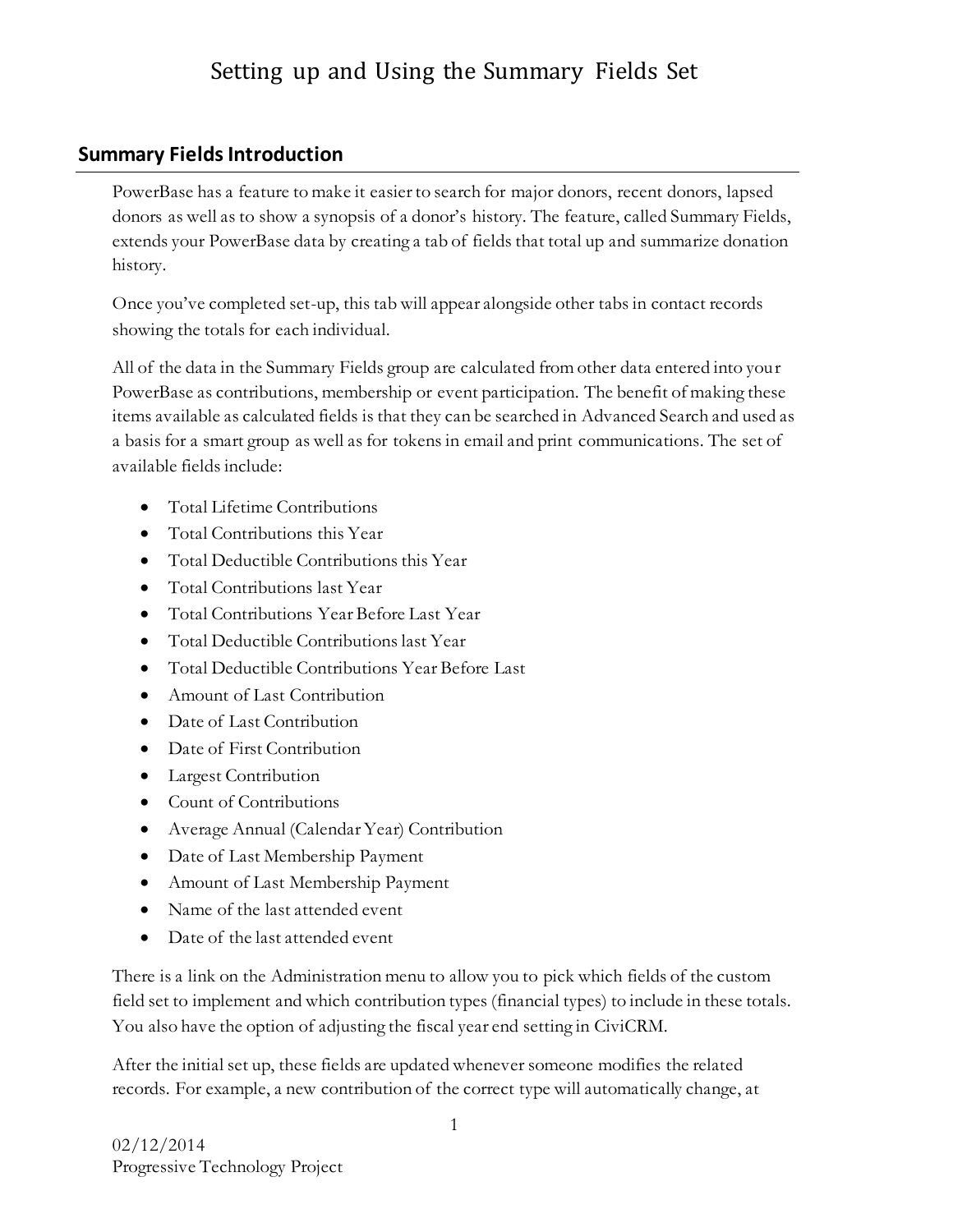minimum, the Total Life Contributions, Total Contributions this Year, Total Deductible Contribution This Year, Count of Contributions, Average Annual Contribution, Date of Last Contribution and Amount of Last Contribution. If it's the first contribution for this individual or organization, the Date of First Contribution and the Largest Contribution will also be changed.

### **Summary Fields Setup**

For Summary Fields to work, there are two steps required.

### **Enable the Software Extension**

First a PowerBase Administrator must enable what's known as an "extension" which installs the software on your PowerBase. To do this, go to **Administer**, select and click **Administration Console** and find **Manage Extensions** in the **System Settings** section. Click on that link.

| <b>Administer CiviCRM</b>       |                                                                                                                     |                                   |  |  |  |  |  |
|---------------------------------|---------------------------------------------------------------------------------------------------------------------|-----------------------------------|--|--|--|--|--|
|                                 | Administer your CiviCRM site using the links on this page. Click ▶ for descriptions of the options in each section. |                                   |  |  |  |  |  |
| Customize Data and Screens<br>٠ | » Custom Data                                                                                                       | » Website Types                   |  |  |  |  |  |
|                                 | » Profiles                                                                                                          | » Instant Messenger Services      |  |  |  |  |  |
|                                 | » Tags (Categories)                                                                                                 | » Mobile Phone Providers          |  |  |  |  |  |
|                                 | » Activity Types                                                                                                    | » Phone Type                      |  |  |  |  |  |
|                                 | » Relationship Types                                                                                                | » Display Preferences             |  |  |  |  |  |
|                                 | » Contact Types                                                                                                     | » Search Preferences              |  |  |  |  |  |
|                                 | » Gender Options                                                                                                    | » Navigation Menu                 |  |  |  |  |  |
|                                 | » Individual Prefixes (Ms, Mr)                                                                                      | » Word Replacements               |  |  |  |  |  |
|                                 | » Individual Suffixes (Jr, Sr)                                                                                      | » Manage Custom Searches          |  |  |  |  |  |
|                                 | » Location Types (Home, Work)                                                                                       |                                   |  |  |  |  |  |
| Communications                  | » Organization Address and Contact Info                                                                             | » Label Formats                   |  |  |  |  |  |
|                                 | » From Fmail Addresses                                                                                              | » Print Page (PDF) Formats        |  |  |  |  |  |
|                                 | » Message Templates                                                                                                 | » Email Greeting Formats          |  |  |  |  |  |
|                                 | » Schedule Reminders                                                                                                | » Postal Greeting Formats         |  |  |  |  |  |
|                                 | » Preferred Communication Methods                                                                                   | » Addressee Formats               |  |  |  |  |  |
| Localization                    | » Languages, Currency, Location                                                                                     | » Date Formats                    |  |  |  |  |  |
|                                 | » Address Settings                                                                                                  | » Preferred Languages             |  |  |  |  |  |
| <b>Elsers and Permissions</b>   | » Access Control                                                                                                    | » Synchronize Users to Contacts   |  |  |  |  |  |
| ▶ System Settings               | » Configuration Checklist                                                                                           | » CMS Database Integration        |  |  |  |  |  |
|                                 | » Enable CiviCRM Components                                                                                         | » Safe File Extension Options     |  |  |  |  |  |
|                                 | » Manage Extensions                                                                                                 | » Option Groups                   |  |  |  |  |  |
|                                 | » Outbound Email Settings                                                                                           | » Import/Export Mappings          |  |  |  |  |  |
|                                 | » Payment Processor                                                                                                 | » Debugging                       |  |  |  |  |  |
|                                 |                                                                                                                     | <b>Continued for the American</b> |  |  |  |  |  |

Click on **Install** on the **Summary Fields** line and the software will be installed and ready for configuration.

#### **Configure the Software** Go to **Administer** > **Customize Data and Screens** > **Summary Fields**.

You will get a screen with four major headings: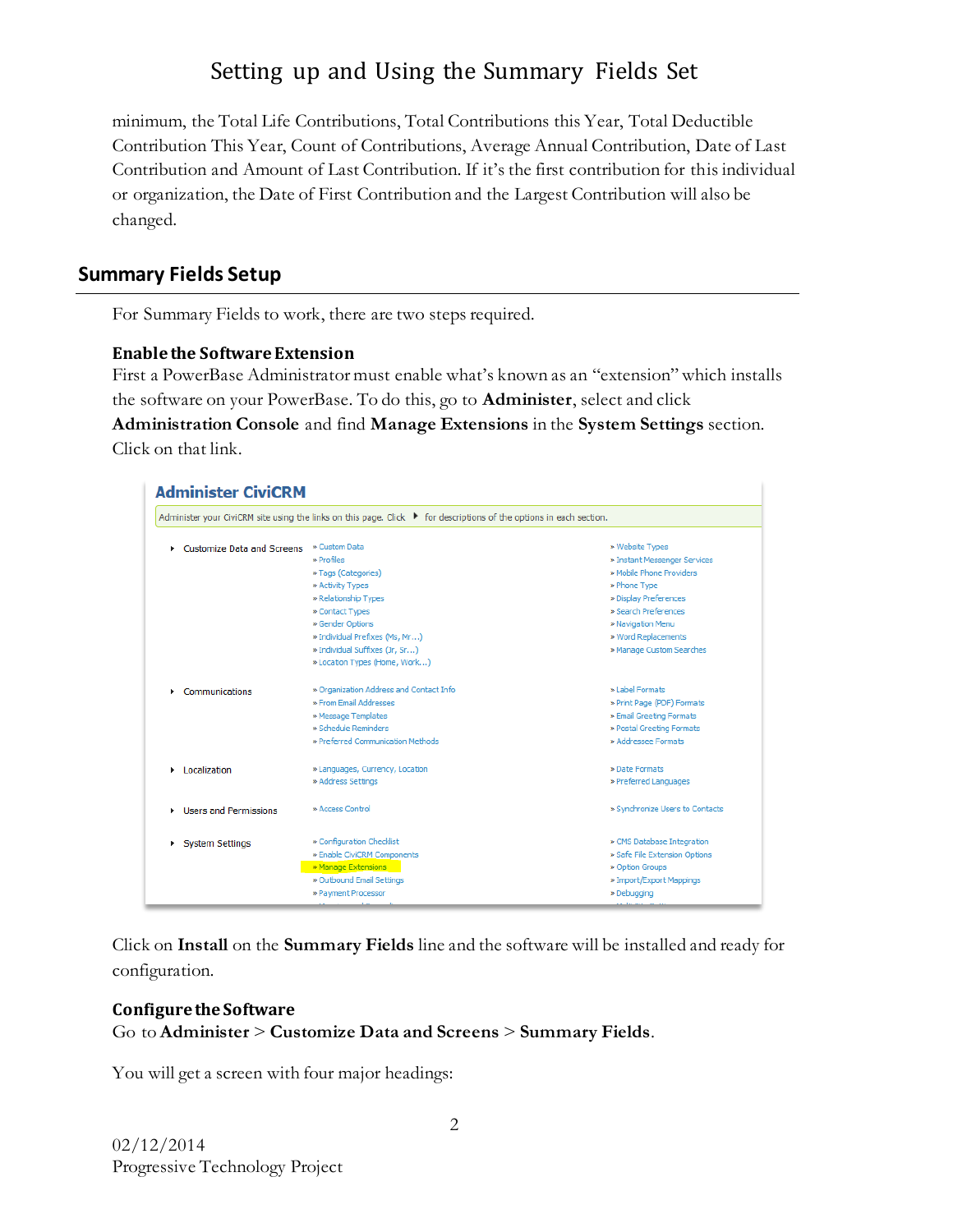*Active Fields* – which allows you to specify which fields should be included in the Summary Fields. None of the fields are required, so you can skip irrelevant fields.

*Contribution Types* – specifies which kind(s) of contributions are to be included in the totals. For example, event fees are not usually included in this total, so you would not select that contribution type.

*Membership Contribution Type* – if you are showing the latest membership payment, select one or more contribution types to be used for membership payments.

*Event Types* – Select the type of events to be included in the Name and Date of Last Attended Event fields.

**Participant Status** – Mark the participant status that is required for the event to be included in the Name and Date of Last Attended Event fields.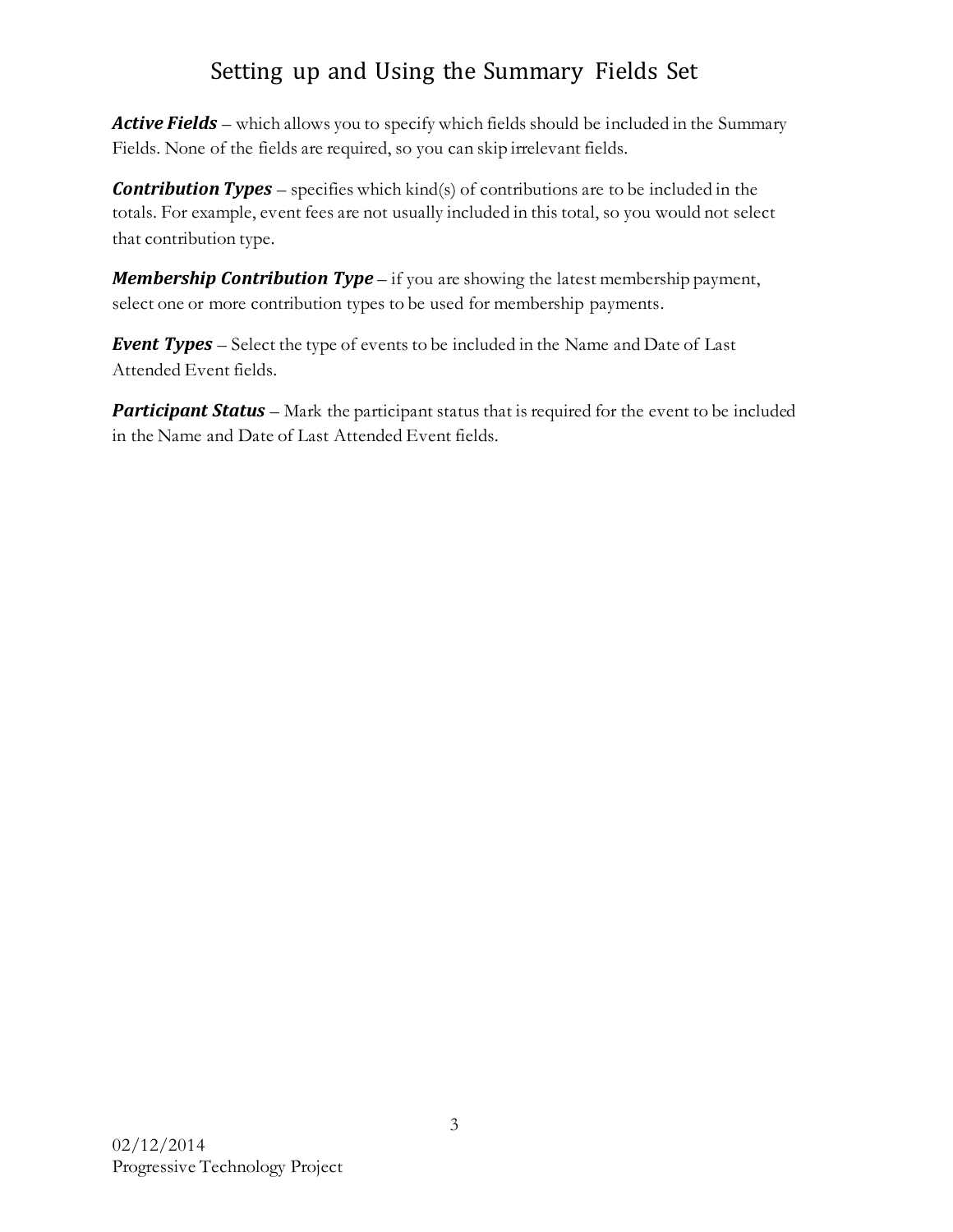|  |  |  | <b>Figure 1 Sumary Fields Set Configuration Options</b> |  |  |
|--|--|--|---------------------------------------------------------|--|--|
|--|--|--|---------------------------------------------------------|--|--|

| <b>SumFields</b>                                                                                       |                                                                                                                         |  |  |  |  |
|--------------------------------------------------------------------------------------------------------|-------------------------------------------------------------------------------------------------------------------------|--|--|--|--|
| <b>Summary Fields Settings</b>                                                                         |                                                                                                                         |  |  |  |  |
|                                                                                                        | Please indicate which of the available summary fields you would like to enable.                                         |  |  |  |  |
| <b>Active Fields</b>                                                                                   | Total Lifetime Contributions                                                                                            |  |  |  |  |
|                                                                                                        | Total Contributions this Year                                                                                           |  |  |  |  |
|                                                                                                        | Total Deductible Contributions this Year                                                                                |  |  |  |  |
|                                                                                                        | Total Contributions last Year                                                                                           |  |  |  |  |
|                                                                                                        | Total Deductible Contributions last Year                                                                                |  |  |  |  |
|                                                                                                        | Total Contributions Year Before Last                                                                                    |  |  |  |  |
|                                                                                                        | Total Deductible Contributions Year Before Last                                                                         |  |  |  |  |
|                                                                                                        | Amount of last contribution                                                                                             |  |  |  |  |
|                                                                                                        | Date of Last Contribution                                                                                               |  |  |  |  |
|                                                                                                        | Date of First Contribution                                                                                              |  |  |  |  |
|                                                                                                        | Largest Contribution                                                                                                    |  |  |  |  |
|                                                                                                        | Count of Contributions                                                                                                  |  |  |  |  |
|                                                                                                        | Average Annual (Calendar Year) Contribution                                                                             |  |  |  |  |
|                                                                                                        | Date of Last Membership Payment                                                                                         |  |  |  |  |
|                                                                                                        | Amount of Last Membership Payment                                                                                       |  |  |  |  |
|                                                                                                        | $\sqrt{}$ Name of the last attended event                                                                               |  |  |  |  |
|                                                                                                        | $\sqrt{}$ Date of the last attended event                                                                               |  |  |  |  |
|                                                                                                        | Please indicate the financial types you would like included when calculating contribution related summary fields.       |  |  |  |  |
|                                                                                                        | Financial Types V Campaign Contribution                                                                                 |  |  |  |  |
|                                                                                                        | √ Donation                                                                                                              |  |  |  |  |
|                                                                                                        | Event Fee                                                                                                               |  |  |  |  |
|                                                                                                        | Member Dues                                                                                                             |  |  |  |  |
|                                                                                                        | Please indicate the financial types you would like included when calculating membership payment related summary fields. |  |  |  |  |
| Membership Financial Types   Campaign Contribution                                                     |                                                                                                                         |  |  |  |  |
|                                                                                                        | Donation                                                                                                                |  |  |  |  |
|                                                                                                        | ∏ Event Fee                                                                                                             |  |  |  |  |
|                                                                                                        | √ Member Dues                                                                                                           |  |  |  |  |
| Please indicate the event types you would like included when calculating event-related summary fields. |                                                                                                                         |  |  |  |  |
| <b>Event Types</b>                                                                                     | √ Canvass                                                                                                               |  |  |  |  |
|                                                                                                        | $\sqrt{\phantom{a}}$ Conference                                                                                         |  |  |  |  |
|                                                                                                        | <b>√</b> Direct Action                                                                                                  |  |  |  |  |
|                                                                                                        | <b>V</b> Exhibition                                                                                                     |  |  |  |  |
|                                                                                                        | √ Fundraiser                                                                                                            |  |  |  |  |
|                                                                                                        | $\overline{\smash{\checkmark}}$ Meeting                                                                                 |  |  |  |  |
|                                                                                                        | $\sqrt{\phantom{a}}$ Performance                                                                                        |  |  |  |  |
|                                                                                                        | Vorkshop                                                                                                                |  |  |  |  |
|                                                                                                        | $\triangledown$ Lobby                                                                                                   |  |  |  |  |
|                                                                                                        | Please indicate the participat status you would like included when calculating event-related summary fields.            |  |  |  |  |
| Participant Status                                                                                     | $\sqrt{\phantom{a}}$ Attended                                                                                           |  |  |  |  |
|                                                                                                        | Awaiting approval                                                                                                       |  |  |  |  |
|                                                                                                        | Cancelled                                                                                                               |  |  |  |  |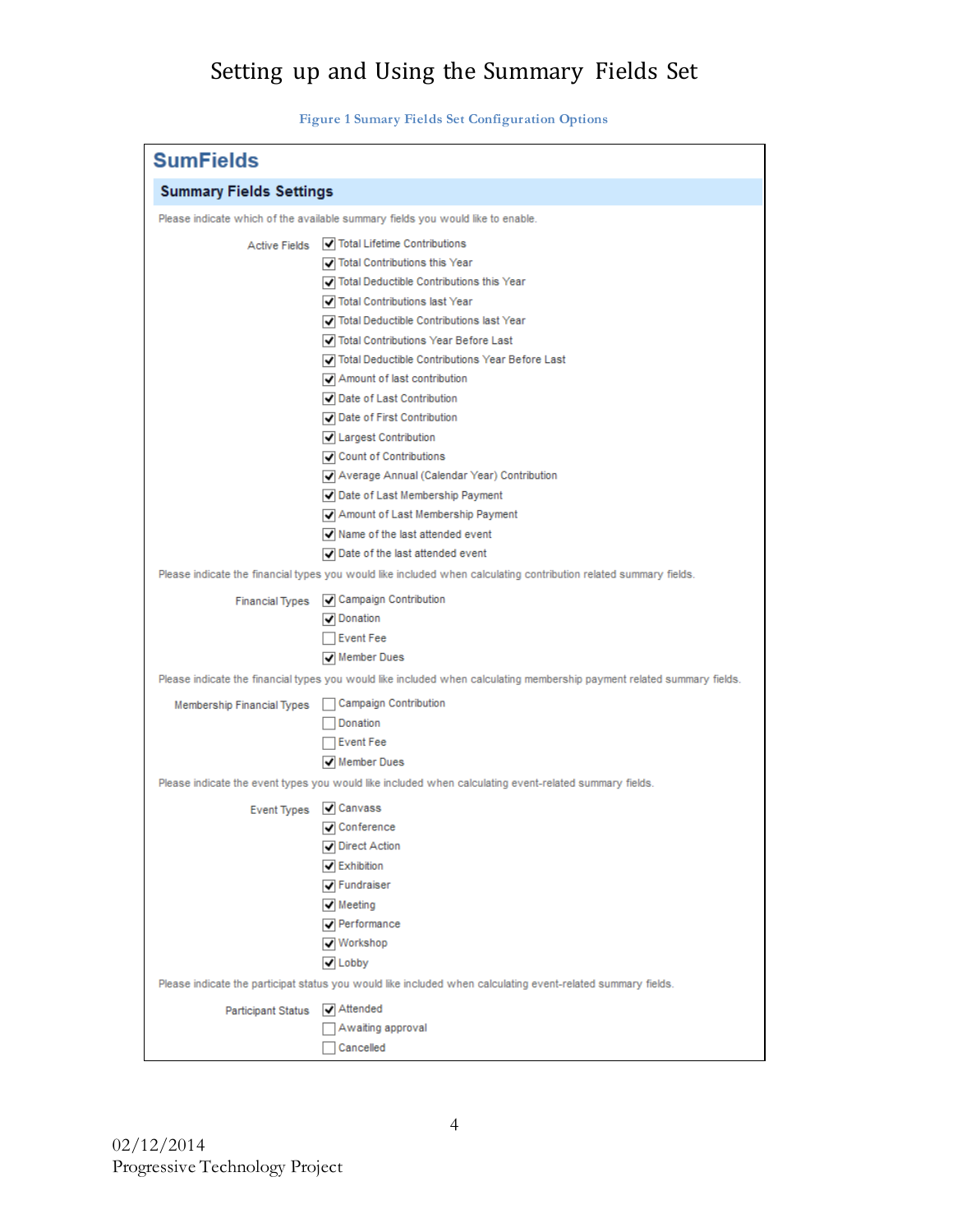Press the "Save" button and the fields will be created and updated. This process can be repeated if you decided to change your configuration. However, if you remove some fields from the Summary Fields set after you have already used these fields in a profile, the profile will no longer work properly. You will have to repair it by removing the fields from the profile.

## **Using the Summary Fields**

Once you've created the Summary Fields you can display them and search on them.

### **Contact Record Display**

If you go to a contact record you will see a new tab called "Summary Fields". Click on it to get the fields and their values for that person.

|                                                                     |                                     |                                            |  |  |  |  | Summary Contributions 6 Pledges o Memberships o Activities 1243 Events 9 Relationships 2 Groups 5 Notes o Tags o Change Log 14 Voter Info o Summary Fields 1 |  |
|---------------------------------------------------------------------|-------------------------------------|--------------------------------------------|--|--|--|--|--------------------------------------------------------------------------------------------------------------------------------------------------------------|--|
| Edit Summary Fields                                                 |                                     |                                            |  |  |  |  |                                                                                                                                                              |  |
| * Summary Fields                                                    |                                     |                                            |  |  |  |  |                                                                                                                                                              |  |
| <b><i><u>i</u></i></b> Delete                                       |                                     |                                            |  |  |  |  |                                                                                                                                                              |  |
| <b>Total Lifetime</b><br>Contributions                              |                                     | \$2,000.00                                 |  |  |  |  |                                                                                                                                                              |  |
| Year                                                                | Total Contributions this \$1,500.00 |                                            |  |  |  |  |                                                                                                                                                              |  |
| <b>Total Deductible</b><br>Contributions last Year                  |                                     | \$500.00                                   |  |  |  |  |                                                                                                                                                              |  |
| <b>Total Deductible</b><br>Contributions this Year                  |                                     | \$1,500.00                                 |  |  |  |  |                                                                                                                                                              |  |
| <b>Total Deductible</b><br><b>Contributions Year Before</b><br>Last |                                     | \$0.00                                     |  |  |  |  |                                                                                                                                                              |  |
| Year                                                                | Total Contributions last \$500.00   |                                            |  |  |  |  |                                                                                                                                                              |  |
| <b>Before Last</b>                                                  | Total Contributions Year \$ 0.00    |                                            |  |  |  |  |                                                                                                                                                              |  |
| <b>Total Soft Contributions</b><br>Year Before Last                 |                                     |                                            |  |  |  |  |                                                                                                                                                              |  |
| Amount of last<br>contribution                                      |                                     | \$900.00                                   |  |  |  |  |                                                                                                                                                              |  |
|                                                                     |                                     | Date of Last Contribution January 10, 2014 |  |  |  |  |                                                                                                                                                              |  |
|                                                                     |                                     | Date of First Contribution January 1, 2013 |  |  |  |  |                                                                                                                                                              |  |
| <b>Largest Contribution</b>                                         |                                     | \$900.00                                   |  |  |  |  |                                                                                                                                                              |  |
| <b>Count of Contributions</b>                                       |                                     | 6                                          |  |  |  |  |                                                                                                                                                              |  |
| Average Annual<br>(Calendar Year)<br>Contribution                   |                                     | \$1,000.00                                 |  |  |  |  |                                                                                                                                                              |  |
| Payment                                                             |                                     | Date of Last Membership January 10, 2014   |  |  |  |  |                                                                                                                                                              |  |
| Amount of Last<br>Membership Payment                                |                                     | \$900.00                                   |  |  |  |  |                                                                                                                                                              |  |

These are Display Only fields – you cannot edit them directly on this page. They will only change when the data from which they are calculated changes (i.e. new contributions or event registrations are added, for example).